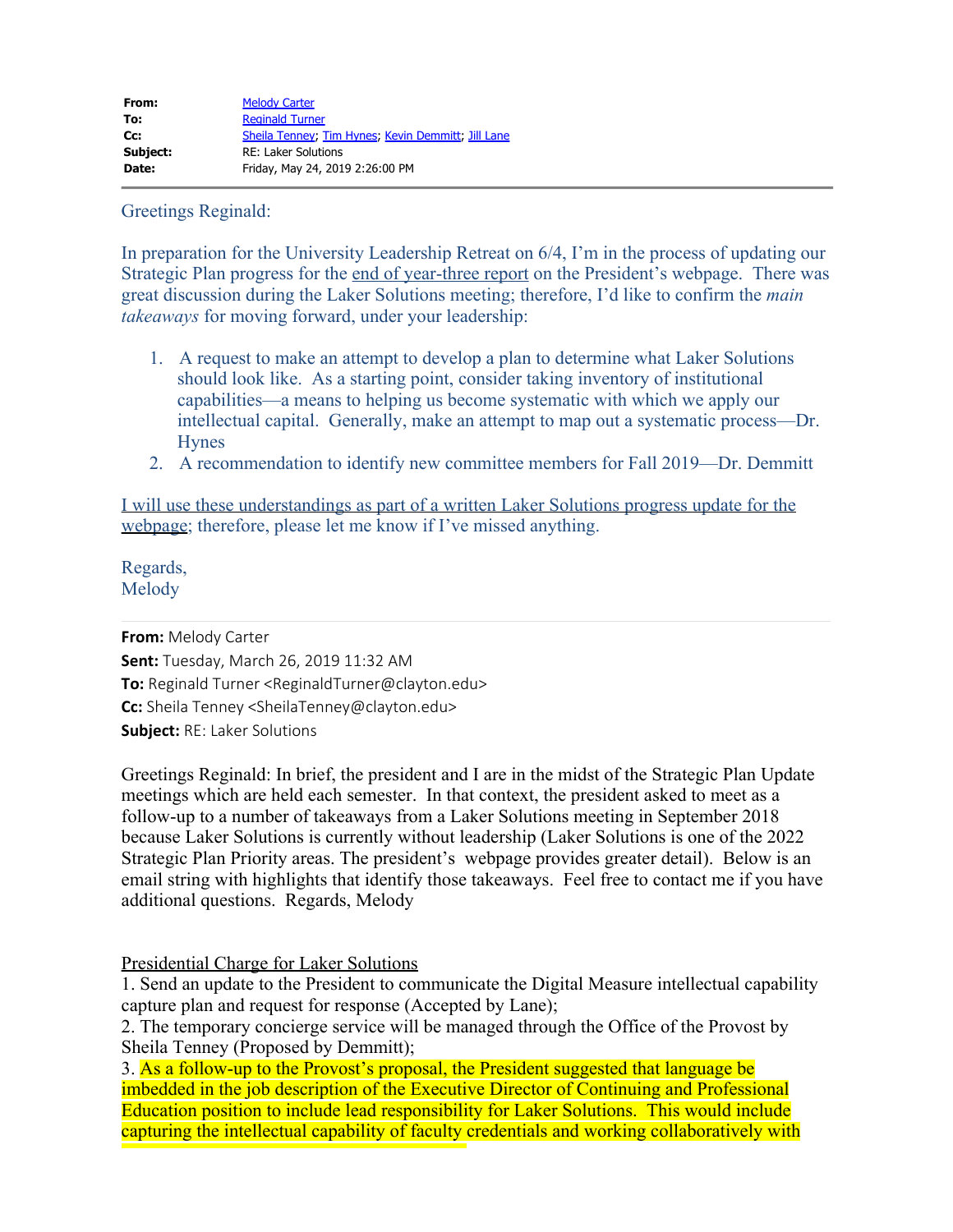## Ms. Tenney as manager of concierge services.

4. The operational process of Laker Solutions will be a "faculty teamwork approach" in which Continuing Education will serve as a "training function" for Laker Solutions in an effort to have shared responsibilities. This is not in an effort to have Laker Solutions take-over consultancy contract operations (Proposed by Chacko).

September 28, 2018

Email String **From:** Melody Carter **Sent:** Friday, September 28, 2018 10:20 AM **To:** Kevin Demmitt **Cc:** Tim Hynes; Jill Lane **Subject:** Laker Solutions

## Greetings Kevin,

During my one-on-one with Dr. Hynes I addressed a few follow-up items regarding Laker Solutions. In that context Dr. Hynes suggested that language be imbedded in the job description of the Executive Director of Continuing and Professional Education position to include lead responsibility for Laker Solutions. This would include capturing the intellectual capability of faculty credentials and working collaboratively with Ms. Tenney as manager of concierge services. He would like to know your thoughts.

Regards, Melody

**From:** Kevin Demmitt **Sent:** Friday, September 28, 2018 10:28:20 AM **To:** Melody Carter **Cc:** Tim Hynes; Jill Lane; Jacob Chacko **Subject:** Re: Laker Solutions

I think Continuing Education can serve as an entry point for requests that are then shared with faculty, but limited staffing will make this a fairly passive role of sharing information but not actively monitoring and assessing the initiatives. The Executive Director can also share in informing others of this service as we all can do when meeting with members of the community.

I will ask Jacob to include something to this affect in the job description.

Kevin Demmitt Provost and VPAA Clayton State University